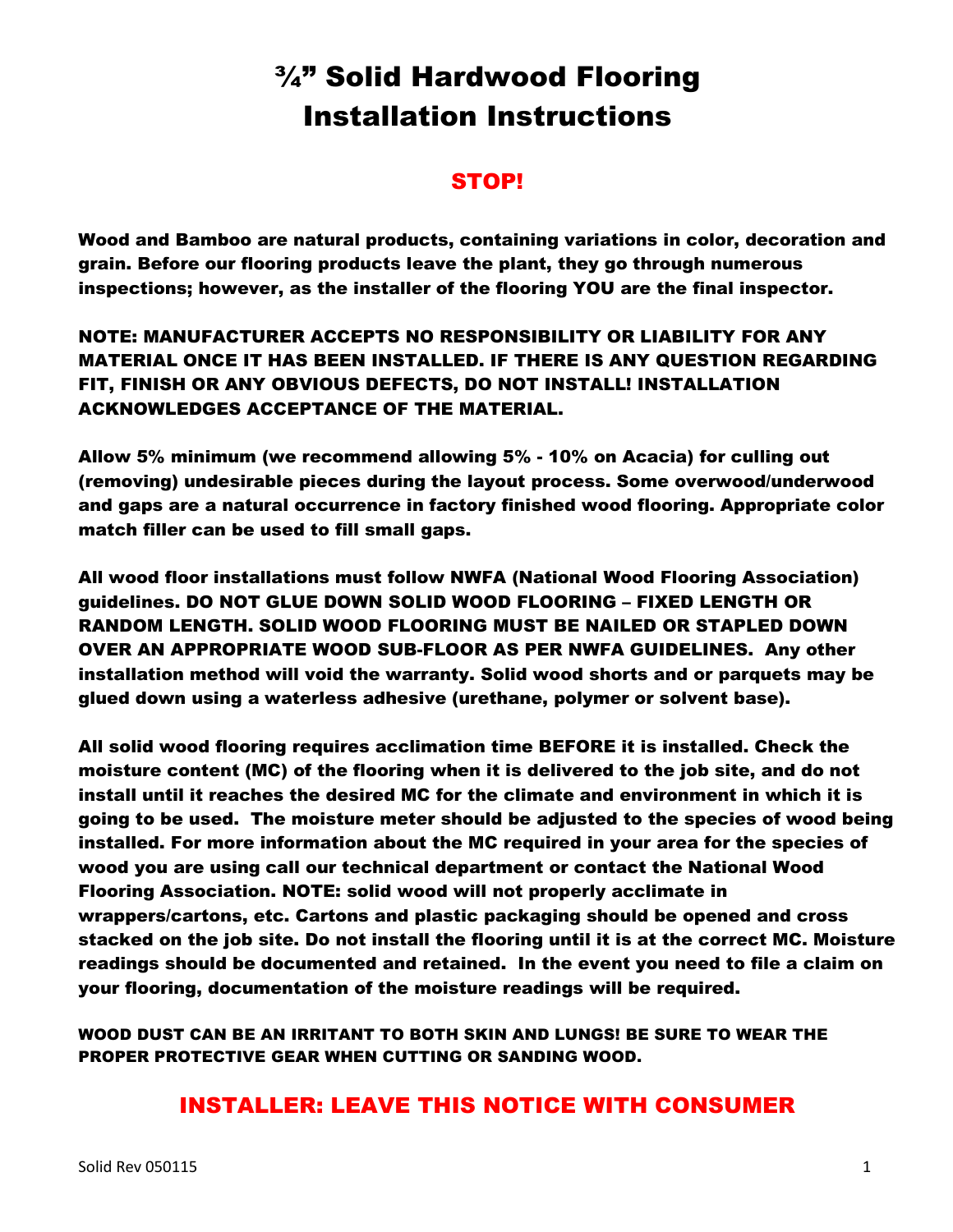#### **INSTALLER/OWNER RESPONSIBILITY**

The following information is aimed at the wood floor installer, whose focus is producing the finest finished product possible. The installer may in some cases be the person who sold the job, the homeowner or in many instances the job was sold by someone else. Good communication between the sales person and the installer is important. Customer expectations should always be considered when selling and installing both pre-finished and job site finished wood floors. If a factory finished floor is "oversold" and things such as over-wood, under-wood, or small gaps are not discussed, the job becomes an accident waiting for a place to happen. The same is true of jobsite finished wood floors if color change over time and differences in color between different finish systems is not discussed and understood. When selling wood or Bamboo flooring take into consideration the lifestyle of the customer; do they have pets, small children, do they entertain frequently? If so do not recommend flooring that is prone to dent or mar such as American Cherry, American Walnut, Bamboo (especially carbonized) Pine or Genuine Teak. Recommend woods on the high end of the Janka Hardness scale in these situations. The bottom line is good communication between all parties.

It is the responsibility of the installer and owner to ensure that job site environmental, sub-floor and subsurface conditions involved meet or exceed all requirements as outlined in installation instructions prior to installation. Manufacturer declines all responsibility for product performance or installation failure due to sub-floor, substrate or environmental deficiencies or jobsite conditions.

**Manufacturer requires Solid Hardwood products acclimate for a minimum of 72 hours prior to installation. Additional time may be required for 5" wide or wider products as determined by moisture content. Acacia flooring may require 7 to 14 days of acclimation before it reaches equilibrium with its surroundings.** Acclimation allows flooring to achieve equilibrium moisture content (EMC) with the installation environment. True acclimation is reached only when the flooring is within 2% of the subfloor (4% for widths less than 3"). All wood continually expands and contracts until it reaches moisture equilibrium with the environment in which it's installed. As with all wood flooring, expansion and contraction will be minimized if climate control is consistently maintained year round. **This is especially important with tropical species, because denser woods experience more significant shrinkage in low moisture/low humidity environments.** 

All work involving water or moisture (plumbing, masonry, painting, plastering) must be completed prior to flooring be delivered. Building envelope must be complete and exterior doors and windows installed. Exterior grading and gutter downspouts should be completed and permanent HVAC systems in operation for 14 days prior to flooring being delivered to job site. Measures should be taken to protect floors from other trade work.

**Do not cover floors with plastic, red rosin, felt or wax paper or previously used cardboard. Instead use a breathable material such as clean, dry, plain uncoated cardboard or Kraft paper. Inks from printed cardboard could damage the hardwood floor.** The floor should be thoroughly cleaned before

Solid Rev 050115 2

covering to remove grit and debris that would damage the finish. The floor must be completely covered to eliminate uneven ambering from exposure to UV light.

**Because of the potential for damage to the surface finish due to the adhesives on tape, we do not recommend or approve the use of any tape, including painter's tape, 3M, etc., to be placed on the surface of the flooring.** Any damage to the finish caused by the use of tape will be covered under the warranty provided by the tape manufacturer. Floor Source accepts no responsibility for this type of finish damage.

**Room temperature should be 65 - 75° F, with relative humidity between 35 – 55%. These environmental conditions are specified as pre-installation requirements and must be maintained for the life of the product. The HVAC system should be in operation for a minimum of 14 days prior to installation. If HVAC is not possible at the time of installation, the job site conditions must be at or near normal living conditions between 60º and 80º Fahrenheit, and at the average yearly relative humidity for the area.**

Building interiors are affected by two distinct humidity season – Heating and Non-Heating. Care should be taken to maintain humidity levels between 35-55%. **Manufacturer warranties do not cover natural expansion and contraction which results in separation between planks or damage caused by excessively low or high humidity. Seasonal gapping is not considered a manufacturing defect.** 

**Heating season – Low Humidity, Dry.** All heating methods create dry, low humidity conditions. Humidifiers are recommended to prevent excessive shrinkage or gapping in wood floors due to seasonal periods of low humidity.

**Non Heating season and Coastal or Waterfront Areas – High Humidity.** During the non-heating season, proper humidity levels should be maintained by suing an air conditioner, dehumidifier or by turning on your heating system periodically during the summer months.

**Do not install in full bathrooms or powder rooms. Do not install over radiant heat.** 

**Examine flooring for color, finish and quality prior to installation.** If material is unacceptable, contact the seller immediately. Wood is a natural product and contains characteristics such as variation in color, tone and graining. Flooring is manufactured in accordance with industry standards, which allows manufacturing and natural tolerances **up to 5%** of the total installation. **We recommend allowing up to 10% on all Acacia installations.** Installer should work from several cartons at the same time to ensure good color and shade blend. Installer should not install undesirable pieces. Installation is considered acceptance.

**Flooring warranties DO NOT cover materials with visible defects once they are installed.** Installer and Owner are responsible for final inspection of flooring manufacture, grade and finish. Purchase an additional 5% of flooring to allow for cuts (10% for Acacia) and an additional 10% if installing diagonally.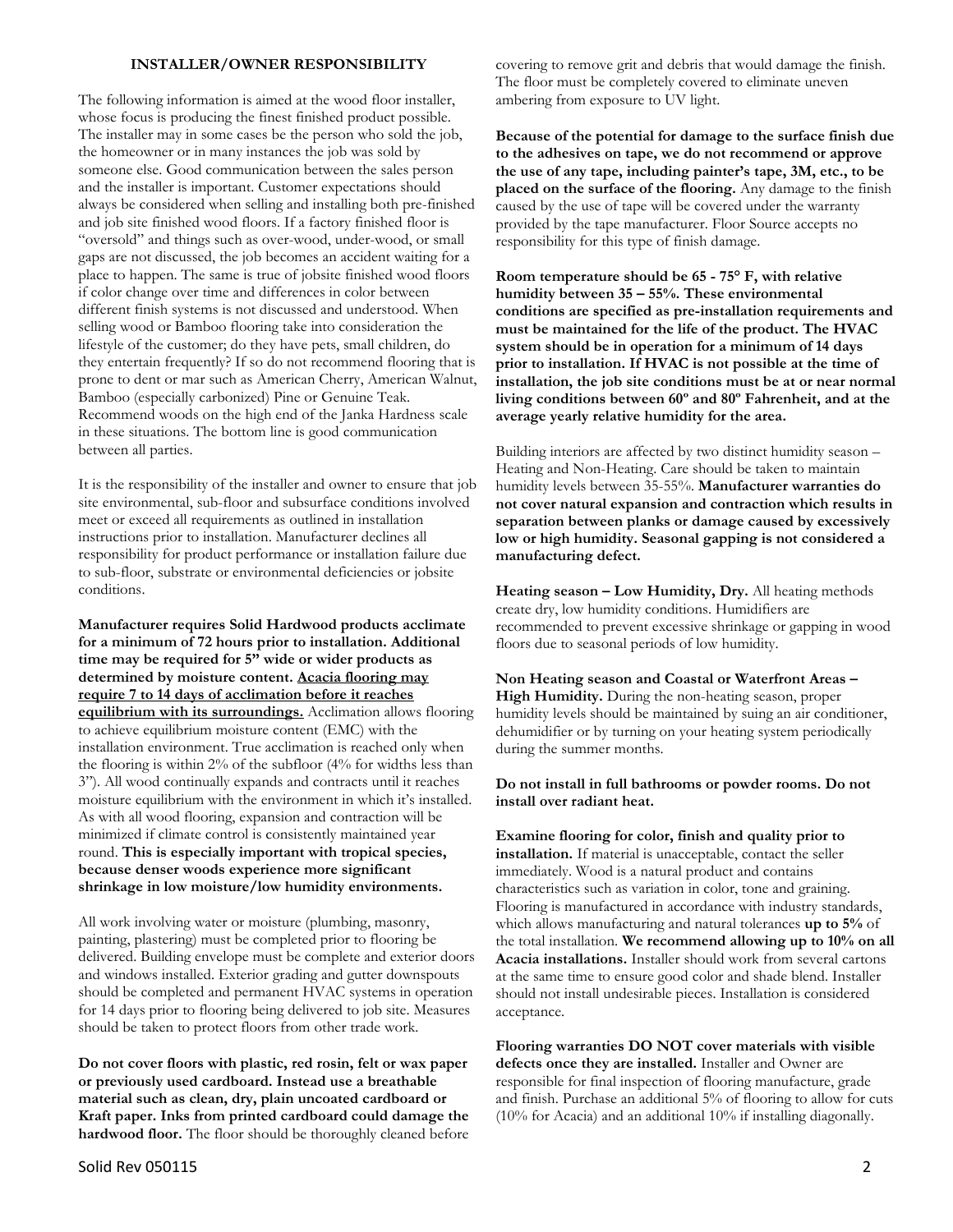**Flooring warranties DO NOT cover materials that do not match samples.** Wood flooring is made from natural woods. Because they are a natural product, the colors can vary substantially between lots in natural and in stained flooring. Installer and Owner are responsible for final inspection of flooring for color and appearance **BEFORE** installation.

**WARRANTY NOTE. Installer should provide owner with one carton end label from product installed for warranty purposes. Owner should retain carton end label and copy of their original sales invoice with product style name and style number for their records. Excess flooring should be retained and stored in a climate controlled area for future repairs in the event planks are ever damaged.** 

The use of stain, filler or putty for correction is considered a normal practice and a routine part of installation. Installer is responsible for identifying issues that may require excessive use of any of the above. In these instances, installation should immediately stop and the seller contacted.

# **TOOLS:**

#### **BASIC TOOLS AND ACCESSORIES:**

10D Nails 15# Felt Paper or Rosin Paper Broom Chalk Line & String Drill and drill bits Hand or Electric Jam Saw Mechanical Fastener Miter Saw

Moisture Meter Pencil Pry Bar or trim puller Straight Edge Table Saw Tape Measure Utility Knife

#### **STORAGE AND HANDLING:**

**Flooring material should be delivered to the job site and stored in the room(s) where it is to be installed for a minimum of 72 hours before being installed to allow the material to acclimate. Open the cartons but do not remove the product from the cartons. The cartons should be cross stacked to allow air circulation. Make sure the room temperature is set at a normal living temperature as described above. The flooring is acclimated and ready for installation when it has reached a moisture level consistent with the job site and normal living conditions.** 

**The subfloor and flooring should be tested with an appropriate moisture meter set for the density of the flooring being tested. A representative sample is typically 40 boards for every 1,000 square feet of flooring. The subfloor moisture level must not exceed 12%. The difference between the moisture content of the subfloor and the hardwood flooring must not exceed 4%. For hardwood products greater than 3" wide, the moisture content of the wood subfloor and hardwood floor should not differ more than 2%.** 

**WARRANTY NOTE. Installer should record and provide the owner with moisture test results of subfloor and hardwood flooring for warranty purposes. Owner should retain moisture readings for their records.**

#### **PRE-INSTALLATION & JOB SITE CONDITIONS**

#### **SUBFLOOR REQUIREMENTS:**

The following subfloor recommendations are intended to complement the installation of hardwood flooring as an interior finish. Hardwood flooring is not a structural component. These recommendations are not intended to supersede federal, state or local building codes, but as with many other interior finish products, may require modifying existing structural components for a successful installation.

Building codes establish requirements for structural support components of flooring systems which may not provide adequate rigidity and support for proper installation and performance of a hardwood floor. Whenever possible, install flooring perpendicular to the floor joists for maximum stability.

NOTE: Avoid subfloors with excessive vertical movement or deflection because subfloor movement will telegraph through to the finished installation. Indications of excessive deflection are uneven finish wear, fastener release, squeaking, compromised or damaged locking systems, sectional contours such as bowing or dipping in floors uneven flooring material. Nail or screw subfloor panels to secure boards with excessive vertical movement or deflection. If the subfloor has excessive vertical movement (deflection) before installation of the flooring, it is likely it will do so after installation of the flooring is complete. Our warranties DO NOT cover any problems caused by inadequate substructures or improper installation of said substructures.

**Do not install Solid Hardwood Flooring over particleboard, fiberboard, or pressed wood panel.** 

**Solid Hardwood Flooring is not recommended for below grade installations or over radiant heat.** 

**Do not glue Solid Hardwood Flooring directly to any subfloor surface.** 

#### **SUBFLOOR PREPARATION RECOMMENDATIONS**  FOR ON OR ABOVE GRADE ONLY:

We recommend three (3) types of subfloors: plywood/OSB, solid wood planks (1 x 6 or larger), or sleepers (2 x 4 inch). Each subfloor has separate installation guidelines.

Solid hardwood flooring may be installed on or above grade provided the subfloor is:

- **CLEAN** all construction debris, soil, mud and any other objects on or adhering to the floor are scraped and swept away before installation.
- **FLAT** within  $\frac{1}{4}$  in a 10' radius.
- **DRY** always test the subfloor with the appropriate moisture meter. Installation cannot continue until the subfloor moisture does not exceed 12% and the subfloor and flooring moisture should not differ more than 4%. On 3" or wider, the subfloor and the flooring being installed should not differ more than 2%.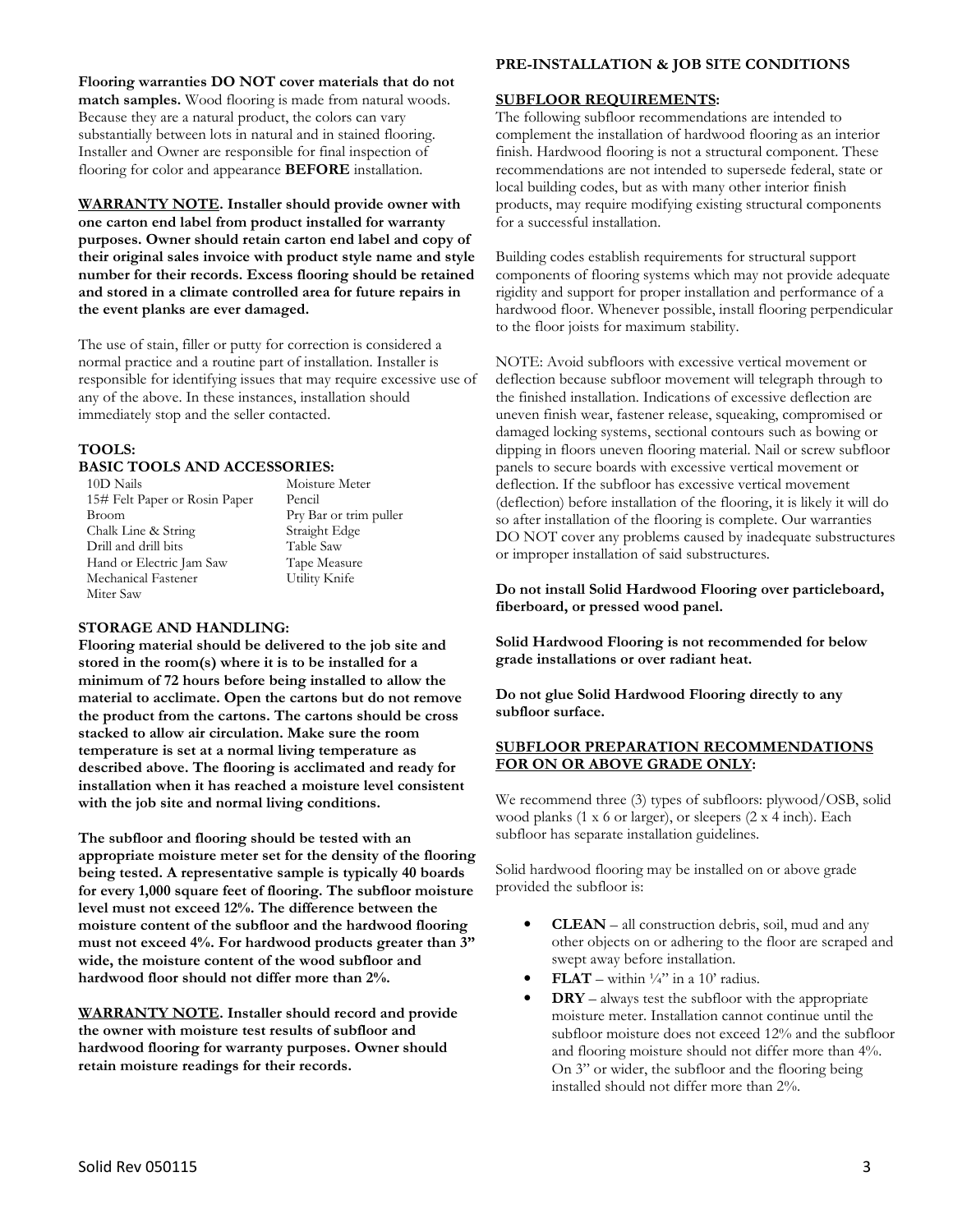• **SOUND** – all damaged or swollen subflooring should be replaced. Check the floor for squeaks/loose components, repair areas by adding fasteners or adhesive.

# **WOOD SUBFLOOR:**

#### NOTE: **As with many other interior finish products, modification of existing structural components may be required for a successful installation.**

Wood subfloors should be well nailed or secured with screws. Nails should be ring shank and screws need to be and counter sunk. The wood subfloor needs to be structurally sound (meaning subfloors without loose boards, vinyl or tile). If subfloor panels are a single layer, less than  $\frac{3}{4}$ " thick, add another single cross layer for strength and stability (minimum  $\frac{1}{2}$ " thick). Underlayment floor panels must be installed sealed side down. When used as a subfloor, allow  $1/8$ " (3mm) expansion space between each panel. If spacing is inadequate, cut in with a circular saw. Do not cut in expansion space on tongue and groove panels.

# **When installing parallel to the floor joists, it may be necessary to increase rigidity of the structural subfloor system by installing an additional minimum of ½" (13mm) approved underlayment floor panel.**

### **Approved underlayment floor panels should meet or exceed the following:**

**Plywood:** Must be a minimum CDX grade (exposure 1) and meet US Voluntary Product Standard PS1performance standard. The preferred thickness is  $\frac{3}{4}$ " (19mm) as a subfloor (minimum 5/8" (16mm) or  $\frac{1}{2}$ " (13mm)) as a floor panel underlayment. **Oriented Strand Board (OSB):** Conforming to US Voluntary Product Standard PS2 construction sheathing. Check the underside of panel for codes. When used as a subfloor, the panels must be tongue and groove and installed sealed side down. Minimum thickness to be 23/32" (18mm) thick when used as a subfloor or  $\frac{1}{2}$ " (13mm) as the floor panel underlayment. **Wafer board and Chipboard: Not Recommended.**  Conforming to US Voluntary Product Standard PS2. It must be  $\frac{3}{4}$ " (19mm) thick when used as a subfloor and  $\frac{1}{2}$ " (12.7mm) thick when used as a floor panel underlayment.

# **Subfloor Moisture Check:**

NOTE: To increase reliability, moisture testing should be performed after the HVAC system has been in operation for a minimum of 14 days. Excess moisture on any flooring substrate, if not identified and corrected prior to installation, will cause floor covering failure. **Warranties DO NOT cover products installed over improperly prepared subfloors, substrates or environmental related deficiencies.** 

#### **DO NOT INSTALL FLOORING IF MOISTURE TEST RESULTS EXCEED RECOMMENDED LIMITS.**

# **Wood Subfloor Moisture Content**

Test both wood subfloor and wood flooring for moisture content using a reliable pin type moisture meter. The subfloor material must not exceed 12% moisture content. The difference between

# Solid Rev 050115 4

the moisture content of the wood subfloor and the hardwood flooring must not exceed 4%. For hardwood products greater than 3" wide, the moisture content of the wood subfloor and hardwood floor should not differ more than 2%.

#### **IMPORTANT: Installer should record moisture test results in the space provided at the end of this document and leave with the owner as part of their records. This information will be required in the event the owner needs to file a claim.**

NOTE: Basements and crawl spaces must be dry. Use of a 6 mil polyethylene membrane is required to cover 100% of the crawl space earth and run approximately 6" up the foundation walls. The seams of the 6-mil poly should overlap 4" to 6" and should be taped to the foundation walls using an aggressive tape such as duct tape. This will help retard moisture from below that is emitted from the soil. Crawl space clearance from ground to underside of joist should be no less than 18" and perimeter vent spacing should be equal to 1.5% of the total square footage of the crawl space area to provide cross ventilation.

To correct any subfloor conditions concerning moisture, either wait until the subfloor dries to meet specifications or use an appropriate moisture barrier.

#### **BEFORE YOU START:**

- Perform a pre-installation check of the flooring. Verify that the product and color are correct and meet the approval of the owner. The installer is the final inspector of quality. The manufacturer accepts no responsibility once the material has been installed. If there is any question regarding, fit, finish or any obvious defects, do not install. **Installation acknowledges acceptance of the material.** Labor for products installed with obvious manufacturing defects is not covered under the manufacturer's warranty. As the final inspector, the installer could be responsible for material and labor if the installer proceeds with installing wood with obvious defects.
- $\checkmark$  Plan your layout and determine the direction of the installation in the room. Planks installed parallel to windows accent the hardwood best.
- $\checkmark$  Remove existing base, show molding or threshold carefully. They can be used to cover the  $\frac{3}{4}$  expansion gap left around the perimeter of the room.
- $\checkmark$  Undercut doors and casings using a handsaw laid flat on a piece of scrap flooring. This will eliminate difficult scribe cuts.
- $\checkmark$  Subfloors should be clean prior to the floor installation. Sweep the area to remove all dust and debris.
- $\checkmark$  Make sure the subfloor is dry to 12% moisture content or less.
- $\checkmark$  Install 15lb. felt paper to help reduce squeaks.
- $\checkmark$  Blend cartons: To achieve a uniform installation appearance, preselect and set aside hardwood plans that blend best with all trims and moldings. Install these planks next to best blended moldings.
- Install planks from several cartons at the same time to ensure good color and shade mixture throughout the installation.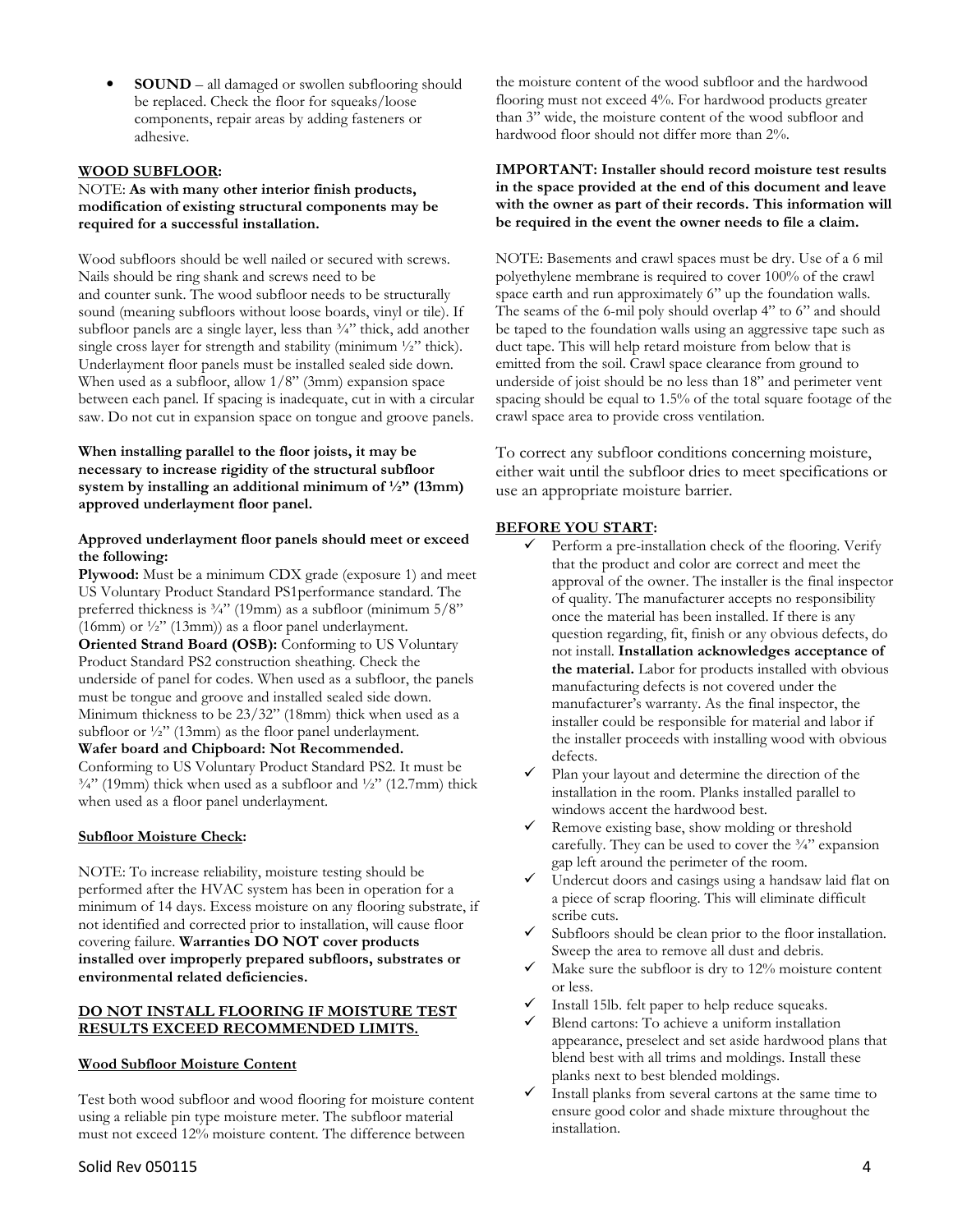$\checkmark$  Be attentive to staggering the ends of the boards at least 4"-6" (10-15 cm) when possible in adjacent rows.

# **MULTI WIDTH INSTALLATION:**

Installing planks of multiple widths requires special consideration. Multi Width products arrive in the same carton, so measure material needs as you normally would.

Always start installation with the widest plank and install in descending widths (example 5", 3", 5" 3").

Do not try to "mix" widths within a row.

#### **INSTALLATION**:

#### **"Racking the Floor"**

Start by using random length planks from the carton or by cutting four to five plans in random lengths, differing by at least 6". As you continue working across the floor, be sure to maintain the 6" minimum stagger between end joints on all adjacent rows. **NEVER WASTE MATERIAL: USE THE LEFT OVER PIECES FROM THE FILL CUTS TO START THE NEXT ROW OR TO COMPLETE A ROW.**

Note: When installing a pre-finished wood floor, be sure to blend the wood from several cartons to ensure a good grain and shading mixture throughout the installation.

# **Step 1 – LAYOUT**

Measure and mark 3" from the wall at two spots near each end of the room. Drive a nail at each spot. Stretch string and tie each spot. Stretch string and tie each end of the string around the nails so the nails become posts. Use the string as your flooring guide.

Note: This dimension should be 4" when installing 3<sup>1</sup>/4" wide flooring. When a room is greater than 20ft. in width, the direction of the installation should start near the center of the room and work out towards the walls placing a loose spline where the two grooves come together.

#### **Step 2 – INSTALL FIRST ROW**

- Using the string as a straight edge lay the first row of flooring in place with the tongue facing the center of the room. Leaving a 3/4" gap at the wall, pre-drill and face nail using 10D nails. Continue nailing the entire length of the room.
- Leave a 3/4" expansion space at teach end. Set nails and fill holes with matching putty. Remove string and nails.

#### **Step 3 – INSTALL REMAINING ROWS**

• Continue the laying process using a mechanical fastener until the room is complete. (See section – Recommended Pneumatic Floor Stapler or Nailer).

Helpful Hint: Use flooring lengths that offset or stagger the end joints at least 6" or more for a professional look.

- Carefully cut the last row to leave a  $\frac{3}{4}$ " expansion space.
- Replace/install trim moldings.

### **STAPLE OR NAIL DOWN INSTALLATIONS**:

¾" Solid Hardwood Flooring may be installed over wood subfloors using staples or flooring cleats. When installing <sup>3</sup>/4" solid wood planks or strips by nailing or stapling, it is necessary to use the proper type of flooring stapler or nailer made for the thickness of the hardwood flooring that is being installed.

#### **Step 1**

You must staple or nail 1" to 2" from the ends and every 4" to 6" along the edges. This will help insure a satisfactory installation. It is recommended to set the compressor PSI at 80 to 85lbs. initially and adjust as necessary to keep the staples from going through or breaking the tongues. Improper stapling techniques can cause squeaks in the floor. Adjustments may be necessary to provide adequate penetration of the nail or staple into the nail bed. It should be flush in the nail pocket. Use a scrap piece of flooring material to set tools properly before installation. Staples are not recommended for Solid Hardwood Floors 3" and wider.

#### Note: **An expansion space of ¾" is required along the perimeter walls and at all vertical structures to allow the flooring to expand.**

Place the planks with the tongue facing away from the wall and along your chalk line. Use 10D nails to secure the starter row along the wall edge 1" to 2" from the ends and every 4" to 6" along the side. Counter sink the nails and fill with appropriate filler that blends with the flooring. Place the nails in a dark grain spot in the board when possible. The base or quarter round will cover the nails when installed after completion of the installation.

Blind nail at a 45° angle through the tongues. It will be easier IF YOU PRE-DRILL THE HOLES IN THE TONGUES. Nail 1" to 2" from the ends and every 4" to 6" along the sides. It will be necessary to blind nail the next 2 rows. A brad nailer with 1" to 1 3/8" brads can also be used to blind nail and no pre-drilling is needed.

# **INSTALLING ¾" SOLID HARDWOOD OVER CONCRETE**

Solid Hardwood Flooring can be installed on concrete slabs (minimum 3,000 psi) that are **on or above grade**.

**Solid Hardwood Flooring is not recommended for below grade installations or over radiant heat.** 

**Do not glue Solid Hardwood Flooring directly to any subfloor surface. Installation of the Solid Hardwood Flooring by the glue-down method voids the manufacturer's warranty.**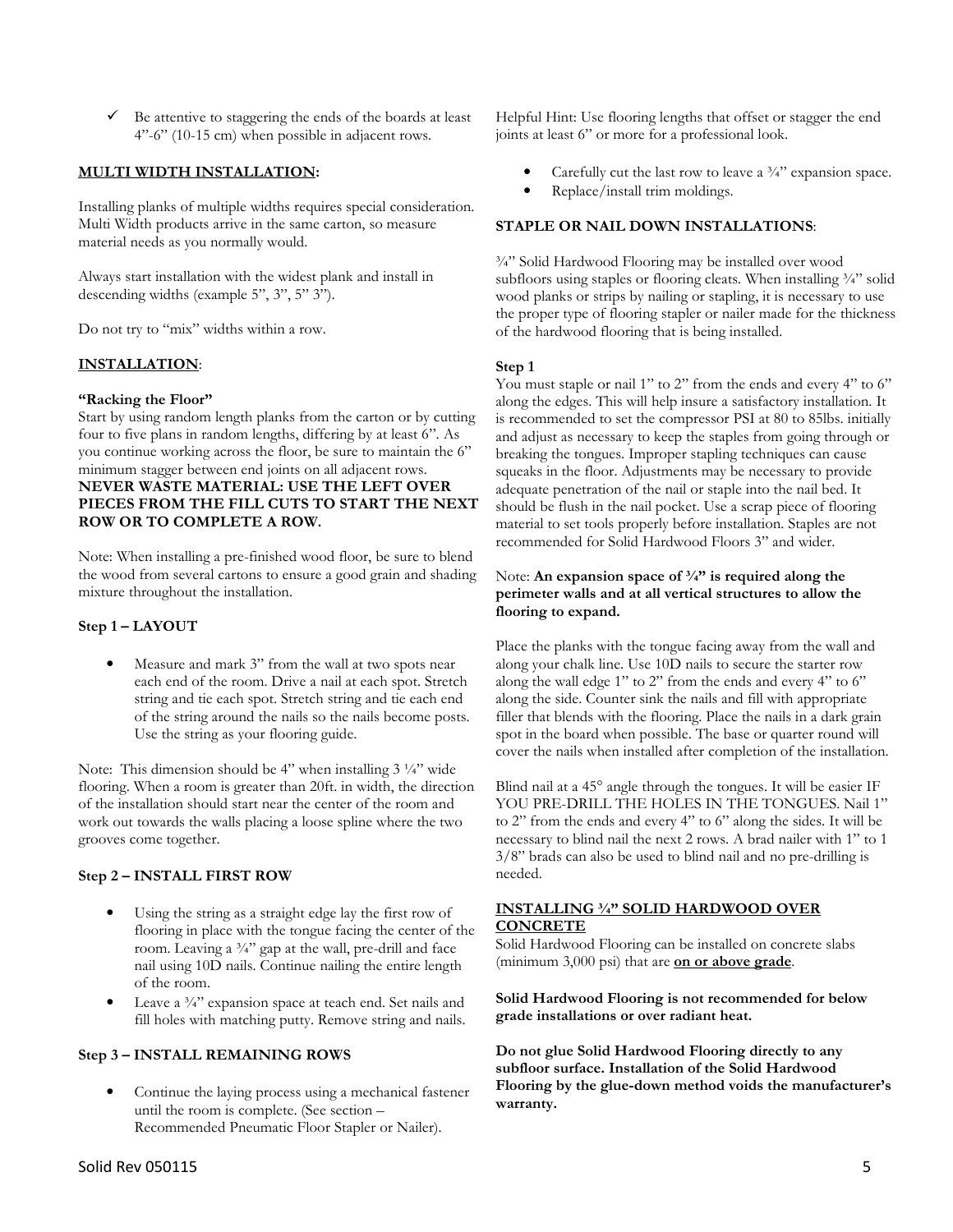The moisture content of the slab should be tested with a Calcium Chloride Test and emit less than 3 pounds per 1000 square feet per 24 hours, then the appropriate subfloor (nailing surface) can be installed. Installer should record moisture test results in the space provided on the last page of this document and leave with the owner as part of their records. This information will be required in the event a claim is filed by the owner.

There are several methods by which this can be accomplished:

- <sup>3/4"</sup> or thicker Exterior Grade Plywood laid over a vapor retarder of 6 mil poly or two layers of 15% felt and power nailed in the concrete slab. The ends of the plywood panels should be staggered ½ panel in alternating rows and an expansion space of ½" should be left around the perimeter of the room. An expansion gap of ½" must be left between the panels. The flooring may then be nailed to the plywood surface using  $1\frac{1}{2}$ " fastener.
- <sup>3/4"</sup> or thicker Exterior Grade Plywood may also be glued to the vapor retarder that has been glued to the concrete floor. The vapor retarder and plywood should be glued using cutback adhesive or other approved adhesive, applied according to the manufacturer's directions. The plywood panels should be cut down to 4' x 4' or 16" x 8' and the panel joints should be staggered by 2'. Score the backs of the panels 3/8" deep on a 12" grid, laying the scored side into the adhesive observing a  $1/8$ " gap between the panels and a  $\frac{1}{2}$ " space around the perimeter.
- As an alternative, a floating plywood base can be installed. In this method a 6 mil poly vapor retarder is laid on the floor lapping the seams at least 6". Loose lay 3/8" exterior grade plywood panels on the floor, allowing 1/8" between panels and ½" between the panels and walls or other vertical surfaces and offsetting the ends by one-half panel. Lay a second layer of plywood at 90° angles to the first layer allowing 1/8" between the panels and ½" between the panels and walls or other vertical surfaces and offsetting the ends ½ panel. Staple the panels together with staples that have crowns at least ¼" and that do not penetrate the bottom layer in a pattern not exceeding 6" x 6". Lay an additional vapor retardant barrier over the plywood panels and begin installation of the flooring.
- Flat, dry screeds or 2" x 4" boards of Group 1 softwood in random lengths from 18" to 48" may be used as a nailing base. The boards must be preservative treated (suitable for interior use) and dried to no more than 12% moisture. The screeds should be adhered to the floor using suitable mastic adhesive at 12" on center. A 6 mil poly vapor retarder is draped over the screeds and the flooring is nailed directly to the screeds, provided the flooring is less than 4" wide. For flooring 4" wide and over a wood subfloor must be applied over the screeds to provide adequate nailing surface. 5/8" CDS plywood or  $\frac{3}{4}$ " OSB are recommended for this application. In high moisture conditions such as coastal areas, an additional vapor retarder should be glued directly to the slab before the screeds are installed in addition to the vapor retarder over the screed.

# **COMPLETING THE JOB – FINISHING TOUCHES**

# **Final Touches:**

Install the proper trim molding at the doorways to achieve the transition and along the walls to cover expansion gap and the edges of any gaps along the wall due to irregularity. Complete the job by using wood filler that coordinates with the installed hardwood flooring to fill any gapping along the joints or areas where bard nails were used in the trim or the flooring.

Sweep your floor to remove any particles that could scratch your floor.

# **HELPFUL HINTS**

- Do not install <sup>3</sup>/4" Solid Hardwood Flooring below grade level. Use only on or above ground level.
- Make sure mechanical fastener is approved for use in OSB if plywood is not used as a substrate.
- Do not install without checking for color compatibility.
- Lay out several cartons to check quality and grading and "rack" or stagger the end joints in random lengths.
- Leave  $\frac{3}{4}$ " at all perimeter walls and vertical structures to allow for expansion.
- The mechanical fastener cannot be used on the first and last few rows. Pre-drill, nail with 10D nails, countersink nails and use matching putty to hide nail heads.
- Rows to be hand nailed may be drilled at an angle through the top of the tongue to hide nail heads.
- Lay flooring perpendicular to the direction of the floor joists.
- Occasionally, a plank may be slightly bowed. Nail one end first and then use the pry bar to push the other end in place.
- Using shorter pieces at undercut door jams will help when fitting flooring in place.

# **CARE AND MAINTENANCE**

- Sweep regularly with a soft bristle broom or dry dust mop.
- Vacuums with beater bar or power rotary brush head can damage a wood floor and should not be used. Instead use a suction only type of vacuum.
- Wipe up spills promptly. Remember that liquids and your floors are not compatible.
- Use felt protectors under heavy pieces of furniture and chairs.
- Use protective mats at all exterior entrances.
- Spiked heels or shoes in need of repair can severely damage flooring.
- Replace hard plastic metal casters, or wheels on furniture with soft rubber casters or by using a protective mat under the casters.
- Never wet mop your wood floors. Excess moisture or liquids can cause damage to wood flooring.
- Never use oil soaps, wax or other household products to clean your floor.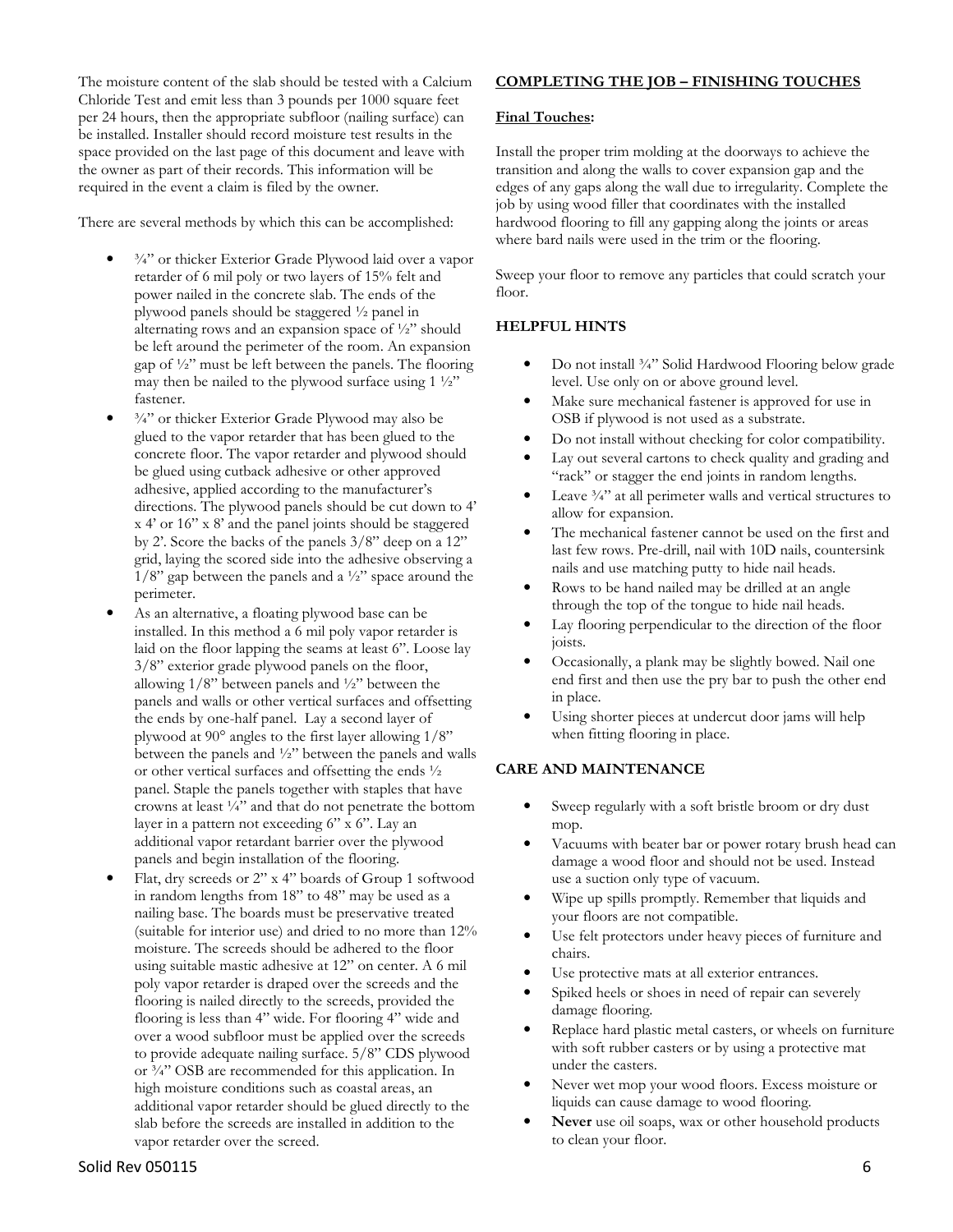- Keep pet nails trimmed.
- Protect your floor when using a dolly for moving furniture or appliances.
- Use protective window coverings to protect hardwood floors from excessive heat during periods of direct sunlight.
- Never use rubber backed rugs or pads as they may damage hardwood floors. Area rugs should be soft, nonabrasive, and urethane backed.

# **Hardwood Flooring Will Scratch and Dent**

With today's active lifestyles, it is important to note that hardwood flooring can, and will, scratch and dent. In order to prevent excessive abuse the use of strategically placed mats and area rugs as well as floor protectors on chair and table legs are a must.

#### **Walk Off Mats**

Exterior and interior walk off mats should be used at all exterior entrances to avoid exposure to moisture from tracking during periods of inclement weather. Walk off mats should be routinely maintained to avoid becoming a soil source. Do not use mats or under mat cushions constructed of rubber or PVC. Instead use urethane backed products.

# **Hardwoods React to Sunlight**

Hardwood contains certain types of acids in their cellular structure. With exposure to sunlight these acids begin to amber. The color change is referred to as patina. The wood will reach its own natural warmth and patina level and stop ambering. The amount of patina is directly related to the species, amount of acids and the level of sunlight. The entire floor will reach the same patina over time, This is often noticed after a rug is removed and the floor is noticeably different in color underneath. If you remove the rug and expose the entire floor to the same amount of light, it will even out over time and become uniform in color. Periodically rearranging furniture will expose different areas of your flooring to sunlight and avoid excessive localized ambering.

# **WARRANTY**

A copy of the warranty should have been furnished with these installation instructions. If you did not receive a copy of the warranty, please contact your flooring dealer for a copy.

# **MOISTURE TEST RESULTS**

**The subfloor and flooring should be tested with an appropriate moisture meter set for the density of the flooring being tested. A representative sample is typically 40 boards for every 1,000 square feet of flooring. The subfloor moisture level must not exceed 12%. The difference between the moisture content of the subfloor and the hardwood flooring must not exceed 4%. For hardwood products greater than 3" wide, the moisture content of the wood subfloor and hardwood floor should not differ more than 2%.** 

**WARRANTY NOTE. Installer should record and provide the owner with moisture test results of subfloor and hardwood flooring for warranty purposes. Owner should retain moisture readings for their records. These readings will be REQUIRED in the event a claim is filed with the manufacturer.**

Record Moisture Test Results for each room below and on the following page (make additional copies if necessary):

| ROOM#                                                     |                                |                                            |  |  |
|-----------------------------------------------------------|--------------------------------|--------------------------------------------|--|--|
| Subfloor                                                  |                                |                                            |  |  |
| Moisture Content:                                         | % Moisture Content of Subfloor |                                            |  |  |
|                                                           | % Moisture Content of Hardwood |                                            |  |  |
|                                                           |                                | % Difference between subfloor and flooring |  |  |
| <b>Concrete Subfloor Testing</b>                          |                                |                                            |  |  |
| Test Method Used:                                         | Calcium Chloride (ASTM F1869)  |                                            |  |  |
|                                                           | RH (ASTM F2170-02)1869         |                                            |  |  |
|                                                           | Electronic Meter (Tramex or    |                                            |  |  |
|                                                           | Equivalent)                    |                                            |  |  |
| Type of Moisture Meter used (wood subfloor):              |                                |                                            |  |  |
| Hardwood Flooring Moisture Readings (40 Bds Per 1,000 SF) |                                |                                            |  |  |
| 1)                                                        | 11)                            | (21)                                       |  |  |
|                                                           |                                |                                            |  |  |
| 2)                                                        | 12)                            | 22)                                        |  |  |
|                                                           |                                |                                            |  |  |
| 3)                                                        | 13)                            | (23)                                       |  |  |
|                                                           |                                |                                            |  |  |
| 4)                                                        | 14)                            | (24)                                       |  |  |
|                                                           |                                |                                            |  |  |
| 5)                                                        | 15)                            | (25)                                       |  |  |
|                                                           |                                |                                            |  |  |
| 6)                                                        | 16)                            | 26)                                        |  |  |
|                                                           |                                |                                            |  |  |
| 7)                                                        | 17)                            | 27)                                        |  |  |
|                                                           |                                |                                            |  |  |
|                                                           |                                |                                            |  |  |
| 8)                                                        | 18)                            | 28)                                        |  |  |
|                                                           |                                |                                            |  |  |
| 9)                                                        | 19)                            | 29)                                        |  |  |
|                                                           |                                |                                            |  |  |
| 10)                                                       | 20)                            | 30)                                        |  |  |
|                                                           |                                |                                            |  |  |
|                                                           |                                |                                            |  |  |